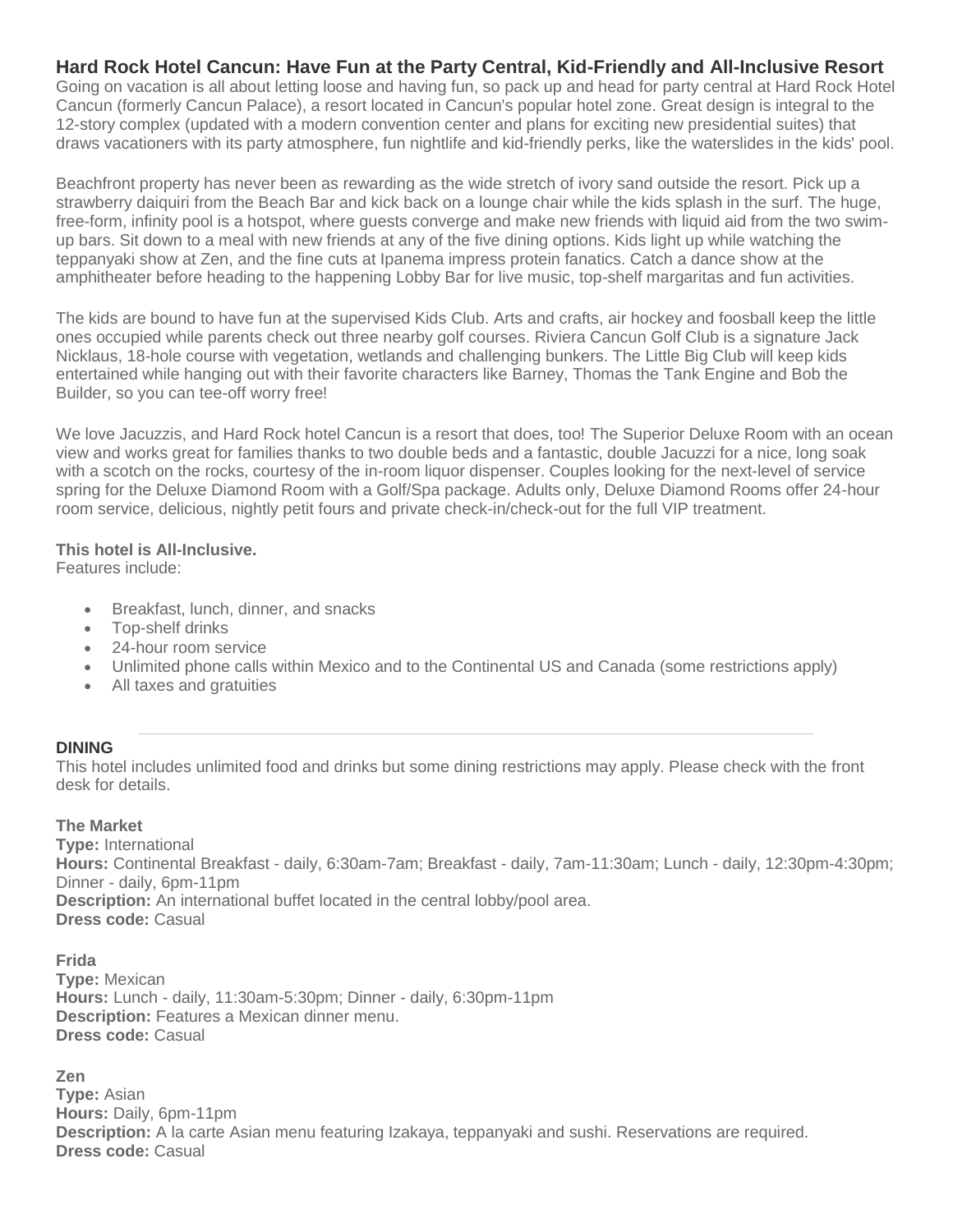**Ciao Type:** Italian **Hours:** Breakfast - daily, 7am-11:30am; Dinner - daily, 6pm-11pm **Description:** Serves an international breakfast buffet and Italian a la carte for dinner. **Dress code:** Casual

**Ipanema Type:** Brazilian Steakhouse **Hours:** Dinner - daily, 6pm-11pm **Description:** A la carte dinner service featuring fine cuts and seafood. **Dress code:** Elegant casual

**Pizzeto Type:** Pizza **Hours:** Lunch - daily, 11:30am-5:30pm; Dinner - daily, 6:30pm-11pm **Description:** Serves brick-oven style pizzas in a casual atmosphere. **Dress code:** Casual

All hours are subject to change.

### **BARS/NIGHTLIFE**

**Smash Bar** Lobby bar. Daily, 10am-1am.

**Dive Pool Bar** Pool bar. Daily, 9am-6pm.

**Float Pool Bar** Pool bar. Daily, 9am-6pm.

**Splash Pool Bar** Pool bars. Daily, 9am-6pm.

**Beach Bar** Daily, 10am-5pm.

**The Show** Theater bar. Daily, 8pm-9pm.

#### **Events**

The Hot Lap Experience weekly raffle gives you a chance to win a racetrack ride with a professional driver in one of the hottest cars in town at Exotic Rides Mexico. Even if you don't win, the event will give you a chance for photo-ops with the cars, Q&A session with the driver and access to the open Martini bar.

### **BEACH**

Hard Rock Hotel Cancun sits beachside in Cancun, on Mexico's Yucatan Peninsula in the Caribbean. Complimentary lounge chairs, umbrellas, and beach towels are provided.

### **POOLS**

Catch some rays at the resort's lake-style pool, featuring 3 outdoor Jacuzzis and 2 swim-up bars to quench your thirst. With a children's pool close by, the kids can splash and play and you can sit back and relax!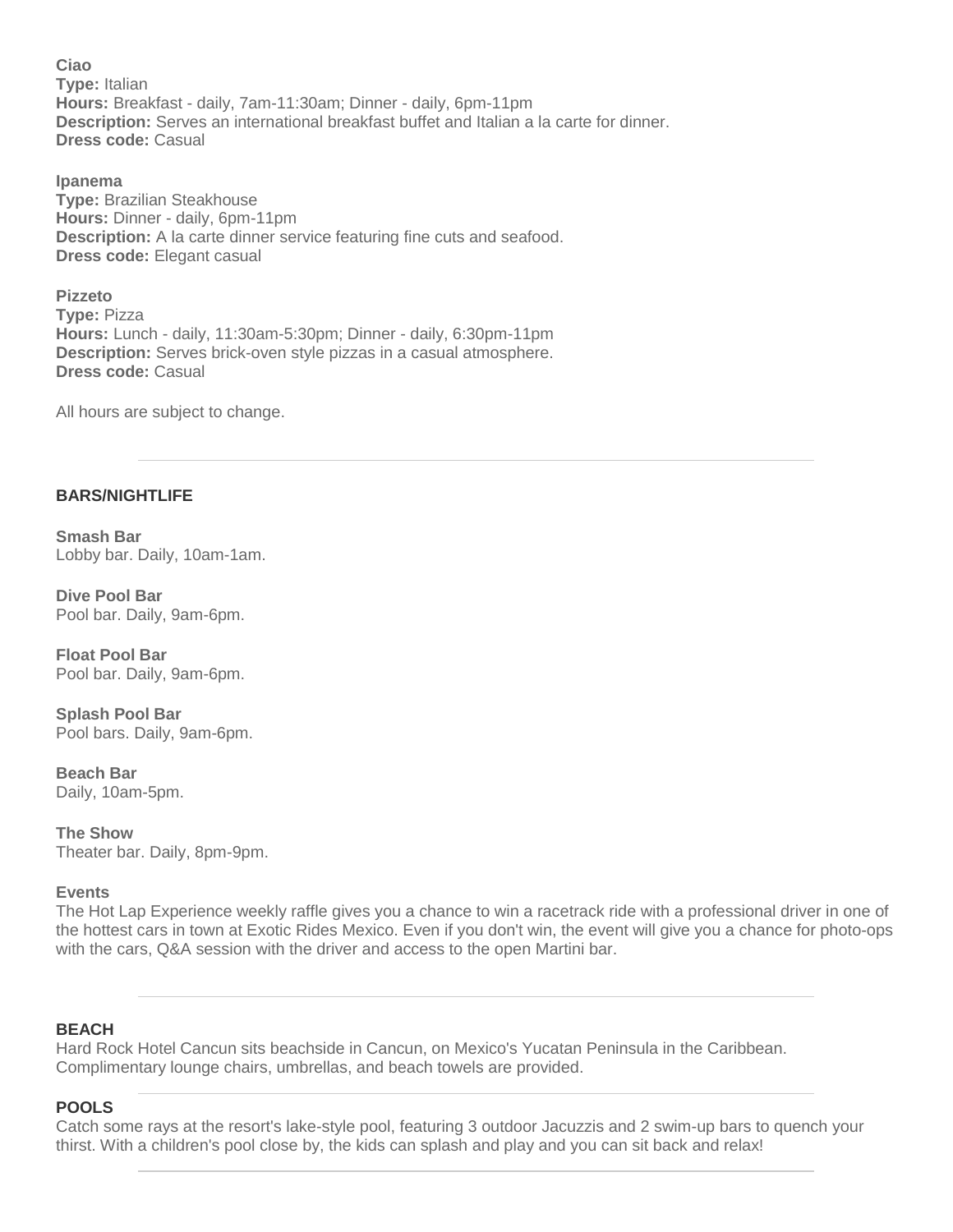### **SPORTS/ACTIVITIES**

#### **Water**

Available for an additional charge:

- Para-sailing
- Water skiing

#### **Land**

- Fitness center
- Tennis
- Music Lab

### **Golf**

Hard Rock Cancun guests have access to the Playacar Spa and Golf Club located 35 minutes from the hotel.

Riviera Golf Course is located 5 minutes from the hotel and resort credit can be used for green fees. Food, beverages, tax and gratuities not included.

### **INTERNET**

Free wireless Internet access is available throughout the resort. For those without a laptop, guests are also allowed 30 minutes of Internet use, per stay, in the resort's business center.

### **SPA SERVICES**

The Hard Rock Hotel Cancun's Rock Spa is an expansive 60,000 square foot oasis that houses 35 spa suites, 11 indoor and outdoor couples suites and more for an additional charge. Spa treatments include:

- Massages
- Body treatments
- Facials
- Double Jacuzzis
- Beauty salon

#### **WEDDING/HONEYMOON**

Hard Rock Hotel Cancun offers number of wedding packages to make your dream wedding come true. With the Colin Cowie Wedding Collections, you'll have a wedding fit for royalty. Wedding packages include the services of a wedding planner, a wedding cake and dinner reservations for the wedding party at one of the resort's restaurants. Please contact the resort directly for more information.

### **Honeymoon Bonus**

The Colin Cowie Honeymoon Packages take luxury to a new level. Guests may choose between 3 specialty honeymoon packages for the ultimate romance experience. Guests will enjoy complimentary sparkling wine, a romantic dinner for two and breakfast and bed. Please contact the resort directly for more information.

Requirement: Honeymoon couple must present proof of marriage within the past year. The reservation must indicate "honeymooners" in order to receive the amenities.